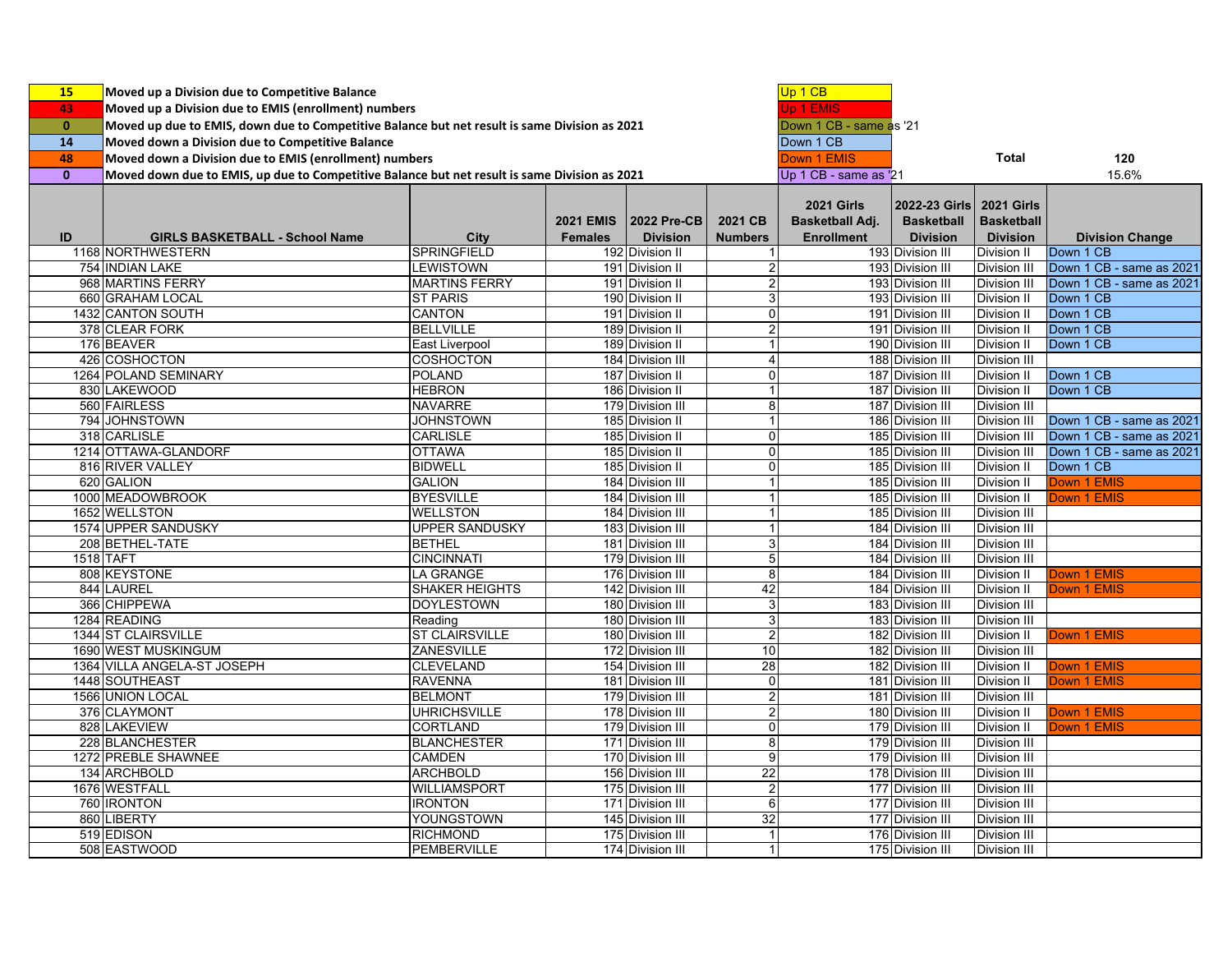| 924 MADISON SENIOR               | <b>MIDDLETOWN</b>       | 167 Division III | 8               | 175 Division III | Division II         | Down 1 EMIS |
|----------------------------------|-------------------------|------------------|-----------------|------------------|---------------------|-------------|
| 1414 SHAWNEE                     | SPRINGFIELD             | 163 Division III | 10 <sup>1</sup> | 173 Division III | Division II         | Down 1 EMIS |
| 105 AFRICENTRIC EARLY COLLEGE    | <b>COLUMBUS</b>         | 157 Division III | 16              | 173 Division III | <b>Division III</b> |             |
| 108 ALEXANDER                    | Albany                  | 170 Division III | $\overline{c}$  | 172 Division III | Division III        |             |
| 1404 SEVEN HILLS                 | <b>CINCINNATI</b>       | 144 Division III | 28              | 172 Division III | <b>Division III</b> |             |
| 954 MARIEMONT                    | <b>CINCINNATI</b>       | 171 Division III | $\mathbf 0$     | 171 Division III | Division III        |             |
| 354 CHAMPION                     | <b>WARREN</b>           | 163 Division III | 8               | 171 Division III | <b>Division III</b> |             |
| 746 HURON                        | <b>HURON</b>            | 162 Division III | 9               | 171 Division III | <b>Division III</b> |             |
| 824 LAKE CATHOLIC                | <b>MENTOR</b>           | 157 Division III | 14              | 171 Division III | Division II         | Down 1 EMIS |
| 1176 NORWOOD                     | Norwood                 | 169 Division III | $\overline{0}$  | 169 Division III | <b>Division III</b> |             |
| <b>1620 WARRENSVILLE HEIGHTS</b> | <b>WARRENSVILLE HTS</b> | 168 Division III | $\overline{1}$  | 169 Division III | <b>Division III</b> |             |
| 1956 CLARK MONTESSORI            | <b>CINCINNATI</b>       | 161 Division III | 8               | 169 Division III | <b>Division III</b> |             |
| 1584 UTICA                       | <b>UTICA</b>            | 168 Division III | $\overline{0}$  | 168 Division III | Division II         | Down 1 EMIS |
| 518 EDISON                       | <b>MILAN</b>            | 161 Division III | $\overline{7}$  | 168 Division III | <b>Division III</b> |             |
| 9461 JAMES N GAMBLE MONTESSORI   | Cincinnati              | 165 Division III | $\overline{a}$  | 167 Division III | <b>Division III</b> |             |
| 936 MANCHESTER                   | New Franklin            | 165 Division III | $\overline{2}$  | 167 Division III | <b>Division III</b> |             |
| 1752 ZANE TRACE                  | <b>CHILLICOTHE</b>      | 164 Division III | 3               | 167 Division III | <b>Division III</b> |             |
| 362 CHESAPEAKE                   | CHESAPEAKE              | 160 Division III | $\overline{7}$  | 167 Division III | <b>Division III</b> |             |
| 1696 WHEELERSBURG                | <b>WHEELERSBURG</b>     | 157 Division III | 10              | 167 Division III | <b>Division III</b> |             |
| 206 BETHEL                       | <b>TIPP CITY</b>        | 159 Division III | $\overline{7}$  | 166 Division III | Division III        |             |
| 1256 PIKETON                     | <b>PIKETON</b>          | 151 Division III | 15              | 166 Division III | Division III        |             |
| 1560 TUSLAW                      | <b>MASSILLON</b>        | 164 Division III |                 | 165 Division III | <b>Division III</b> |             |
| 1270 PORTSMOUTH WEST             | <b>WEST PORTSMOUTH</b>  | 162 Division III | $\overline{3}$  | 165 Division III | <b>Division III</b> |             |
| 614 FREDERICKTOWN                | <b>FREDERICKTOWN</b>    | 161 Division III | $\overline{4}$  | 165 Division III | <b>Division III</b> |             |
| 162 BARNESVILLE                  | <b>BARNESVILLE</b>      | 164 Division III | $\Omega$        | 164 Division III | <b>Division III</b> |             |
| 1018 MIAMI EAST                  | <b>CASSTOWN</b>         | 163 Division III | $\mathbf{1}$    | 164 Division III | <b>Division III</b> |             |
| 382 CLERMONT NORTHEASTERN        | <b>BATAVIA</b>          | 156 Division III | 8               | 164 Division III | <b>Division III</b> |             |
| 260 BROOKLYN                     | <b>BROOKLYN</b>         | 163 Division III | $\mathbf 0$     | 163 Division III | <b>Division III</b> |             |
| 1166 NORTHWEST                   | <b>MC DERMOTT</b>       | 156 Division III | $\overline{7}$  | 163 Division III | <b>Division III</b> |             |
| 414 COLUMBUS SCHOOL FOR GIRLS    | <b>COLUMBUS</b>         | 121 Division III | 42              | 163 Division III | Division II         | Down 1 EMIS |
| 114 AMANDA-CLEARCREEK            | <b>AMANDA</b>           | 161 Division III | $\vert$ 1       | 162 Division III | <b>Division III</b> |             |
| 636 GENOA AREA                   | <b>GENOA</b>            | 160 Division III | $\overline{2}$  | 162 Division III | <b>Division III</b> |             |
| 170 BEACHWOOD                    | <b>BEACHWOOD</b>        | 161 Division III | $\overline{0}$  | 161 Division III | Division II         | Down 1 EMIS |
| 1318 ROCK HILL                   | <b>IRONTON</b>          | 160 Division III | $\mathbf{1}$    | 161 Division III | <b>Division III</b> |             |
| <b>1008 MEIGS</b>                | <b>POMEROY</b>          | 159 Division III | $\overline{a}$  | 161 Division III | Division II         | Down 1 EMIS |
| 1268 PORTSMOUTH                  | <b>PORTSMOUTH</b>       | 158 Division III | $\overline{a}$  | 160 Division III | <b>Division III</b> |             |
| 1042 MILTON-UNION                | <b>WEST MILTON</b>      | 151 Division III | 9               | 160 Division III | <b>Division III</b> |             |
| 1706 WICKLIFFE                   | <b>WICKLIFFE</b>        | 159 Division III | $\overline{0}$  | 159 Division III | <b>Division III</b> |             |
| 1710 WILLARD                     | <b>WILLARD</b>          | 159 Division III | $\Omega$        | 159 Division III | <b>Division III</b> |             |
| 282 BUCKEYE LOCAL                | <b>RAYLAND</b>          | 158 Division III | $\overline{1}$  | 159 Division III | <b>Division III</b> |             |
| 920 MADEIRA                      | <b>CINCINNATI</b>       | 157 Division III | $\overline{0}$  | 157 Division III | <b>Division III</b> |             |
| 1548 TRIWAY                      | <b>WOOSTER</b>          | 157 Division III | $\Omega$        | 157 Division III | <b>Division II</b>  | Down 1 EMIS |
| 264 BROOKVILLE                   | <b>BROOKVILLE</b>       | 156 Division III | 1               | 157 Division III | <b>Division II</b>  | Down 1 EMIS |
| 410 COLUMBUS ACADEMY             | <b>GAHANNA</b>          | 150 Division III | $\overline{7}$  | 157 Division III | <b>Division III</b> |             |
| 496 EASTERN                      | Winchester              | 148 Division III | 8               | 156 Division III | <b>Division III</b> |             |
| 1506 SWANTON                     | <b>SWANTON</b>          | 146 Division III | 9               | 155 Division III | <b>Division III</b> |             |
| 1458 SOUTH POINT                 | <b>SOUTH POINT</b>      | 154 Division III | $\overline{0}$  | 154 Division III | <b>Division III</b> |             |
| 1150 NORTHRIDGE                  | <b>JOHNSTOWN</b>        | 153 Division III | 1               | 154 Division III | <b>Division III</b> |             |
| 1300 RIDGEWOOD                   | <b>WEST LAFAYETTE</b>   | 153 Division III | 1               | 154 Division III | <b>Division III</b> |             |
| 1048 MINFORD                     | <b>MINFORD</b>          | 147 Division III | $\overline{7}$  | 154 Division III | <b>Division III</b> |             |
| 1600 VERSAILLES                  | <b>VERSAILLES</b>       | 153 Division III | $\overline{0}$  | 153 Division III | <b>Division III</b> |             |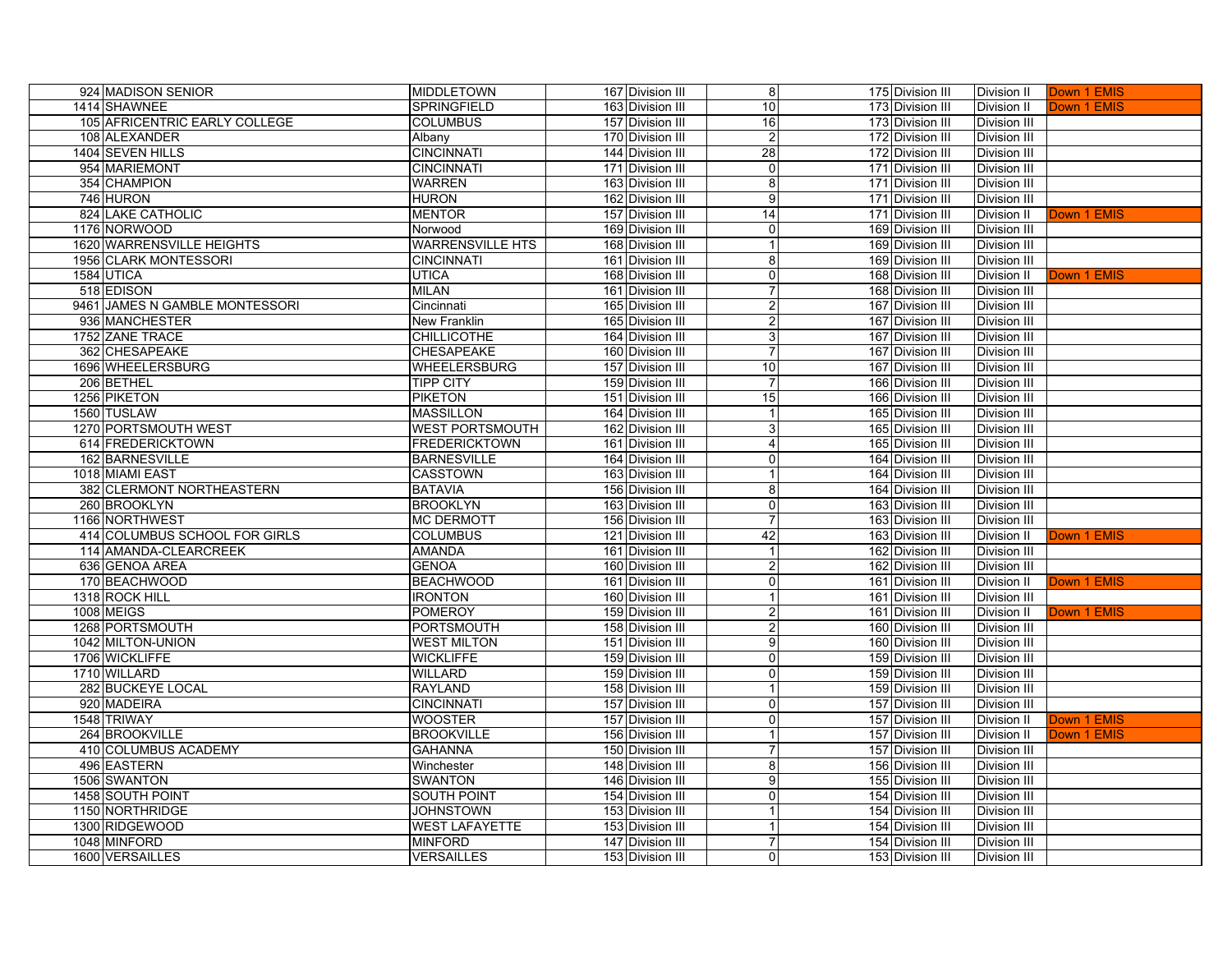| 1210 ORRVILLE               | <b>ORRVILLE</b>         | 151 Division III | $\mathbf{1}$    | 152 Division III | Division III        |                          |
|-----------------------------|-------------------------|------------------|-----------------|------------------|---------------------|--------------------------|
| 1280 PYMATUNING VALLEY      | <b>ANDOVER</b>          | 151 Division III | 0               | 151 Division III | <b>Division III</b> |                          |
| 812 KIRTLAND                | <b>KIRTLAND</b>         | 149 Division III |                 | 151 Division III | <b>Division III</b> |                          |
| 220 BISHOP READY            | <b>COLUMBUS</b>         | 148 Division III | $\mathbf 0$     | 148 Division III | Division III        |                          |
| 1542 TRINITY HS             | <b>GARFIELD HTS.</b>    | 141 Division III |                 | 148 Division III | <b>Division III</b> |                          |
| 1558 TUSCARAWAS VALLEY      | <b>ZOARVILLE</b>        | 141 Division III | $\overline{7}$  | 148 Division III | <b>Division III</b> |                          |
| 1236 PAULDING               | <b>PAULDING</b>         | 146 Division III | $\mathbf{1}$    | 147 Division III | Division III        |                          |
| 928 MADISON-PLAINS          | LONDON                  | 146 Division III | 0               | 146 Division III | Division IV         | <b>Jp 1 EMIS</b>         |
| 1688 WEST LIBERTY-SALEM     | <b>WEST LIBERTY</b>     | 141 Division III | $\overline{5}$  | 146 Division III | <b>Division III</b> |                          |
| 1570 UNITED                 | <b>HANOVERTON</b>       | 143 Division III | $\overline{2}$  | 145 Division III | Division III        |                          |
| 394 COLDWATER               | <b>COLDWATER</b>        | 141 Division III | 4               | 145 Division III | <b>Division III</b> |                          |
| 1396 SANDY VALLEY           | <b>MAGNOLIA</b>         | 137 Division III | 8               | 145 Division III | <b>Division III</b> |                          |
| 314 CARDINGTON-LINCOLN      | CARDINGTON              | 143 Division III |                 | 144 Division III | <b>Division III</b> |                          |
| 544 FAIRBANKS               | <b>Milford Center</b>   | 143 Division III |                 | 144 Division III | <b>Division III</b> |                          |
| 630 GARFIELD                | <b>GARRETTSVILLE</b>    | 143 Division III | $\mathbf{1}$    | 144 Division III | <b>Division III</b> |                          |
| 1174 NORWAYNE               | <b>CRESTON</b>          | 143 Division III | 0               | 143 Division III | <b>Division III</b> |                          |
| 1670 WESTERN RESERVE        | <b>COLLINS</b>          | 140 Division III | 3               | 143 Division III | Division III        |                          |
| 1740 WORTHINGTON CHRISTIAN  | Worthington             | 134 Division III | 9               | 143 Division III | <b>Division III</b> |                          |
| <b>490 EAST CLINTON</b>     | <b>SABINA</b>           | 138 Division III | 4               | 142 Division III | <b>Division III</b> |                          |
| 182 BELLAIRE                | <b>BELLAIRE</b>         | 134 Division III | 8               | 142 Division III | <b>Division III</b> |                          |
| 818 LABRAE                  | <b>LEAVITTSBURG</b>     | 129 Division III | 13              | 142 Division III | Division III        |                          |
| 368 CINCINNATI COUNTRY DAY  | <b>CINCINNATI</b>       | 93 Division IV   | 49              | 142 Division III | Division IV Up 1 CB |                          |
| 1136 NORTHEASTERN           | SPRINGFIELD             | 133 Division III | 8               | 141 Division III | Division III        |                          |
| 530 ELMWOOD                 | <b>BLOOMDALE</b>        | 139 Division III |                 | 140 Division III | <b>Division III</b> |                          |
| 458 DAWSON-BRYANT           | <b>COAL GROVE</b>       | 138 Division III |                 | 139 Division III | Division III        |                          |
| 1170 NORTHWESTERN           | <b>WEST SALEM</b>       | 138 Division III |                 | 139 Division III | <b>Division III</b> |                          |
| 1186 OAK HILL               | <b>OAK HILL</b>         | 137 Division III | $\mathfrak{p}$  | 139 Division III | Division III        |                          |
| 2100 TREE OF LIFE CHRISTIAN | <b>COLUMBUS</b>         | 104 Division IV  | 35              | 139 Division III | Division IV Up 1 CB |                          |
| 102 ADENA                   | <b>FRANKFORT</b>        | 138 Division III | $\mathbf 0$     | 138 Division III | <b>Division III</b> |                          |
| 1328 ROOTSTOWN              | <b>ROOTSTOWN</b>        | 138 Division III | $\mathbf 0$     | 138 Division III | <b>Division III</b> |                          |
| 462 DEER PARK               | <b>CINCINNATI</b>       | 136 Division III | 0               | 136 Division III | Division III        |                          |
| 1084 NELSONVILLE-YORK       | NELSONVILLE             | 132 Division III | 4               | 136 Division III | Division III        |                          |
| 436 CRESTVIEW               | <b>COLUMBIANA</b>       | 129 Division III | 7               | 136 Division III | <b>Division III</b> |                          |
| 310 CARDINAL MOONEY         | <b>YOUNGSTOWN</b>       | 108 Division IV  | 28              | 136 Division III | Division II         | Up 1 CB                  |
| 120 ANNA                    | <b>ANNA</b>             | 135 Division III | 0               | 135 Division III | <b>Division III</b> |                          |
| 866 LIBERTY UNION           | <b>BALTIMORE</b>        | 133 Division III | $\overline{2}$  | 135 Division III | Division III        |                          |
| 744 HUNTINGTON              | <b>CHILLICOTHE</b>      | 132 Division III | 3               | 135 Division III | Division III        |                          |
| 1144 NORTHMOR               | <b>GALION</b>           | 132 Division III | $\overline{3}$  | 135 Division III | Division IV         | Jp 1 EMIS                |
| 1172 NORTHWOOD              | <b>NORTHWOOD</b>        | 131 Division III | $\overline{4}$  | 135 Division III | <b>Division III</b> |                          |
| 572 FAIRVIEW                | <b>SHERWOOD</b>         | 118 Division III | $\overline{17}$ | 135 Division III | Division III        |                          |
| 1737 HARVEST PREPARATORY    | <b>Canal Winchester</b> | 86 Division IV   | 49              | 135 Division III | Division III        | $Up 1 CB - same as 2021$ |
| 1650 WELLINGTON             | <b>WELLINGTON</b>       | 133 Division III | $\overline{1}$  | 134 Division III | <b>Division III</b> |                          |
| 1742 WYNFORD                | <b>BUCYRUS</b>          | 133 Division III | 0               | 133 Division III | Division III        |                          |
| 236 BLUFFTON                | <b>BLUFFTON</b>         | 132 Division III | $\mathbf{1}$    | 133 Division III | Division IV         | <b>Jp 1 EMIS</b>         |
| 1460 SOUTH RANGE            | Canfield                | 130 Division III | 3               | 133 Division III | Division III        |                          |
| 466 DELTA                   | <b>DELTA</b>            | 132 Division III | 0               | 132 Division III | Division III        |                          |
| 400 COLONEL CRAWFORD        | North Robinson          | 123 Division III | 9               | 132 Division III | <b>Division III</b> |                          |
| 598 FORT FRYE               | <b>BEVERLY</b>          | 130 Division III | 1               | 131 Division III | <b>Division III</b> |                          |
| 916 LYNCHBURG-CLAY          | <b>LYNCHBURG</b>        | 124 Division III | $\overline{7}$  | 131 Division III | Division III        |                          |
| 256 BROOKFIELD              | <b>BROOKFIELD</b>       | 110 Division III | 21              | 131 Division III | <b>Division III</b> |                          |
| 1450 SOUTHEASTERN           | <b>CHILLICOTHE</b>      | 128 Division III | $\overline{2}$  | 130 Division III | Division III        |                          |
|                             |                         |                  |                 |                  |                     |                          |